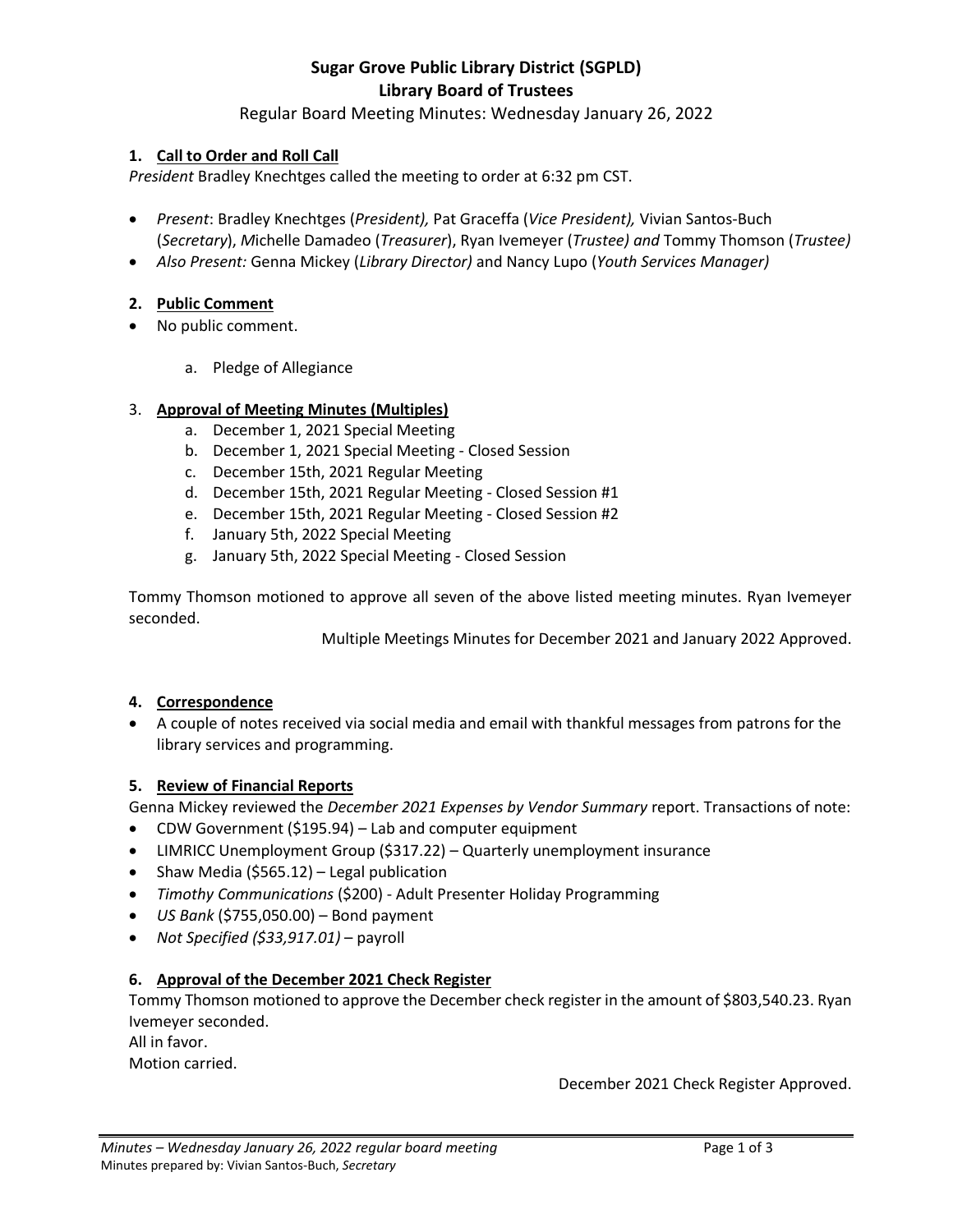# **Sugar Grove Public Library District (SGPLD) Library Board of Trustees**

# Regular Board Meeting Minutes: Wednesday January 26, 2022

# 7. **Director's Report**

Genna reviewed her Director's Report for December/January.

- Plumbing fix needed this month. The estimate is not yet available.
- Aurora Art League Reception held on January 12<sup>th</sup>.
- Informal meeting of Directors in the area met at the Library for networking and tour of the library.
- ALA offering a directors' "crash course" that Genna plans to attend.
- Library Catalogue being updated in March with very useful new tools.
- Genna brought up a recent incident at the St Charles library regarding mask mandates and patrons who oppose it.

# **8. Board Representative Reports**

Building and Grounds

• Brad asked about salting and plowing. A-1 plowed street quickly during this week's snow but took a while for the sidewalks. Staff member had to go out to at least plow the handicap spots.

## Finance

None.

## Personnel/Policy

• None.

## Strategic Planning

• None.

## **9. Friends and Foundation Reports**

• Foundation moved their meeting to early February.

## **10. Trustee Open Comments and Discussion**

 Vivian asked Genna how it was going these first couple of weeks on the new job and if there was anything we could help with. Genna said these first weeks have gone well!

## **Old Business**

- 11. Live and Learn Construction Grant NOW Space
- There's been several constructions meetings with the contractor and project manager.
- Genna reviewed a few furniture options that have been discussed with the project team.

## **New Business**

## **12. Closed Session #1: Trustee Candidate Interview**

Tommy Thomson made a motion to go into closed session #1 at 7:27pm. Ryan Ivemeyer seconded. All in favor.

Motion carried.

Back in open session at 8:29pm.